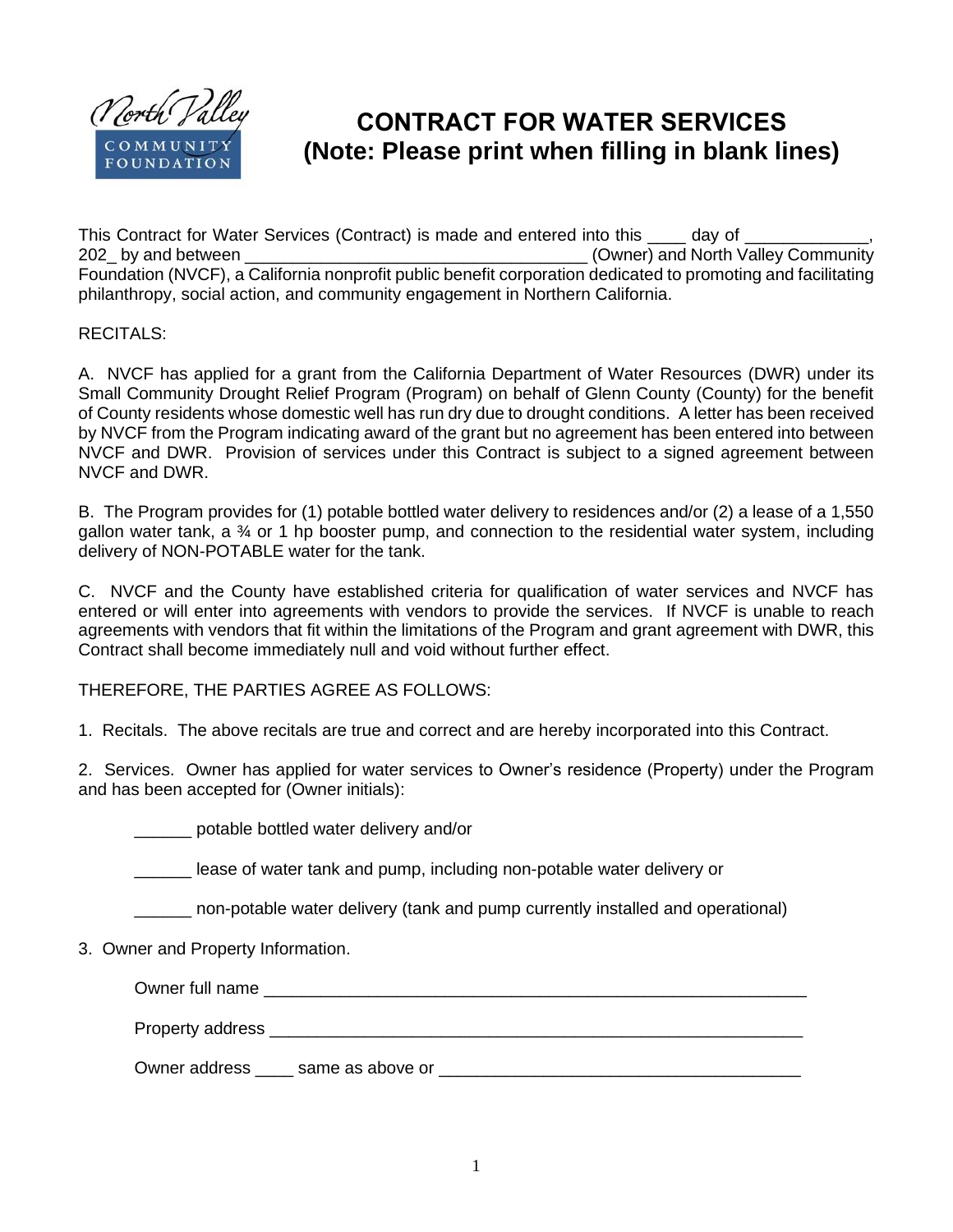| Number of individuals living at the property address ____________ |
|-------------------------------------------------------------------|
|                                                                   |
|                                                                   |
|                                                                   |

4. Conditions for Potable Bottled Water Delivery.

a. Owner understands that the vendor will deliver up to 3 5-gallon bottles each week with a maximum of 12 bottles per month (60 gallons total) for a period of not more than 12 months. The delivery and pickup schedule is subject to change. Water usage beyond the maximum will be charged to the Owner.

b. Upon termination of delivery services, Owner shall promptly make available all water bottles available for pickup at the Property. Owner is liable for the cost to replace any bottles that are not returned to the supplier of the service.

c. Owner is responsible for communicating and working with tenants (if applicable) on the Property regarding the Program and the terms of this Contract.

5. Conditions for Lease of Water Tank, Pump, Accessory Items and Water Delivery.

a. The water tank, pump and accessory items (Equipment) are owned by NVCF and are leased to Owner without cost. Owner is responsible for maintenance and upkeep of the Equipment and shall be liable for any damage to or loss of the Equipment, ordinary wear and tear excepted. Upon termination of service, NVCF shall have a reasonable period of time to remove the Equipment.

b. Owner grants a right of entry permit (Permit) to the Property to NVCF and vendors chosen by NVCF to provide services requested by Owner, including the right to inspect and prepare the Property for placement of a tank and pump, install Equipment and remove Equipment upon termination of service. The Permit shall include a right of County employees to inspect the installation if required.

c. Owner shall make Owner's best efforts to mark any sewer lines, utilities, septic tanks, underground storage tanks, and water lines located on the Property that may interfere with or be damaged by installation of the Equipment. In consideration of the assistance provided to Owner under this Contract at no cost to Owner, NVCF assumes no liability or responsibility pertaining to inspecting the Property, preparing the Property, and placing the Equipment on the Property. Therefore, Owner shall not seek to recover from NVCF or any of its officers, agents, employees, and volunteers, and hereby indemnifies and holds NVCF harmless for the costs of remediating any damages to the Property incurred as a result of acts or omissions taken pursuant to the Permit.

d. Once the tank and pump are operational, or the residence has an existing operational tank and pump system currently on the Property, a non-potable water hauler will deliver up to 2,500 gallons of non-potable water per month (deliveries to be made twice each month) for a maximum period of 12 months. The delivery schedule is subject to change. Water usage beyond the maximum will be charged to the Owner.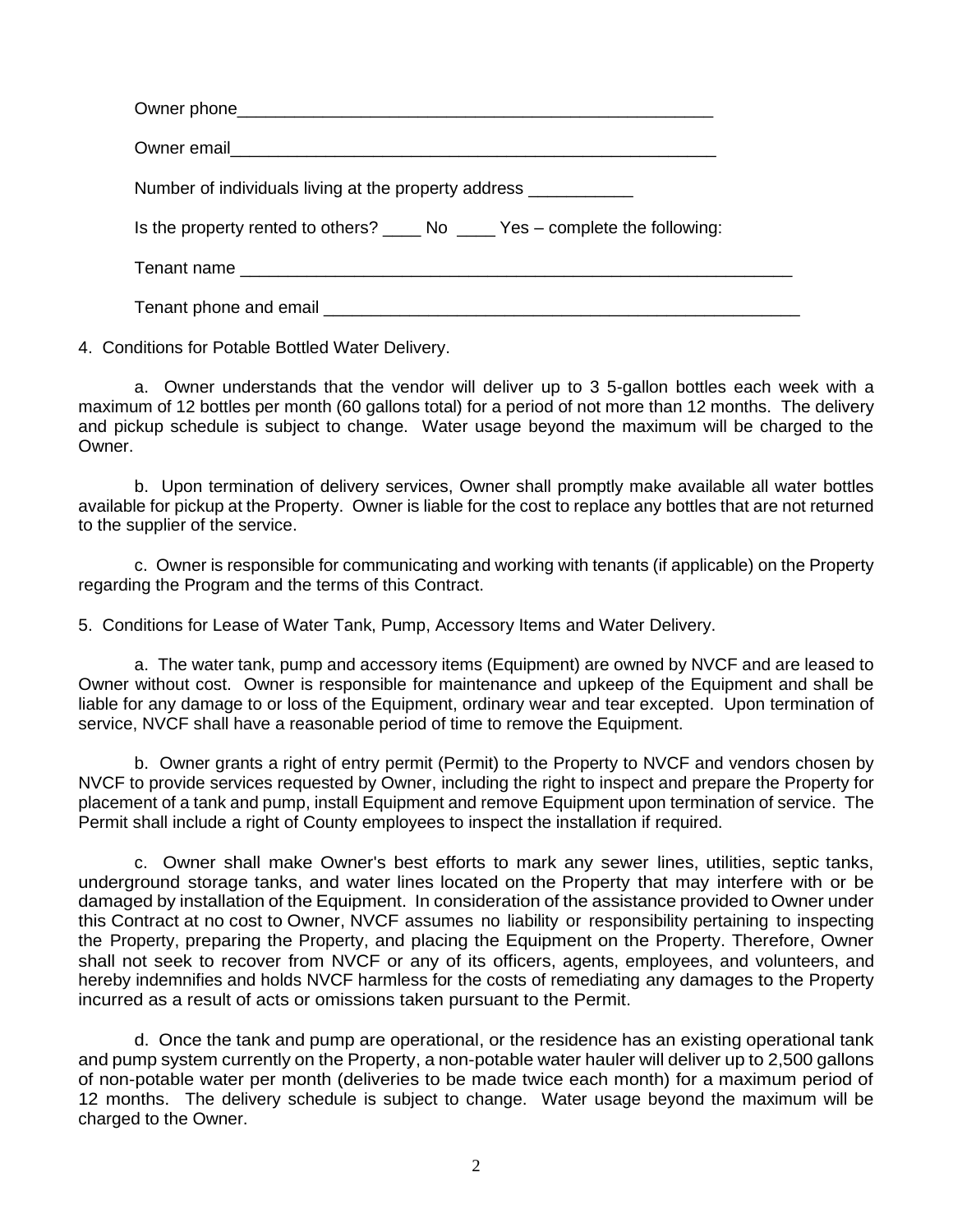NOTICE: WATER USED FROM THE WATER TANK IS NON-POTABLE, MEANING IT IS NOT SAFE TO CONSUME WITHOUT BOILING FIRST. THE TRUCK AND COMPANY DELIVERING WATER TO THE TANKS WILL NOT BE CERTIFIED BY THE CALIFORNIA DEPARTMENT OF PUBLIC HEALTH (CDPH). THEREFORE, THE WATER IS NOT CONSIDERED POTABLE BY THE CDPH AND WATER SHOULD BE BOILED BEFORE CONSUMING. THE WATER IS OK FOR TOILETS AND WASHING. IF YOU SELL THE HOME IN THE FUTURE, YOU MAY NEED TO DISCLOSE THAT FACT TO BUYERS. PLUMBING SYSTEMS CAN BE STERILIZED WHEN THE PLUMBING IS RECONNECT TO THE WELL, IF DESIRED.

OWNER ACKNOWLEDGES THE FOREGOING AND AGREES TO COMPLY WITH THE CONTENT OF THE NOTICE AS WELL AS NOTIFY TENANTS OF THE RESIDENCE IF APPLICABLE. (Owner initials)

e. Owner is responsible for communicating and working with tenants (if applicable) on the Property regarding the Program and the terms of this Contract.

6. Term of Service. Owner understands and accepts the fact that the Program to start providing the services herein is dependent upon a number of issues, including execution of contracts with vendors to provide the services as well as potential delays in execution of a grant agreement between NVCF and DWR. There is no specific start date for services to begin. Should NVCF in its sole discretion determine that it cannot accept or meet terms of the grant agreement with DWR, NVCF shall have the right without any further liability to cancel this Contract. If no cancellation has occurred and services have begun, the ending date of services provided is twelve months from the start of services (first delivery of potable bottled water or first delivery of non-potable water for water tanks) or December 31, 2022, whichever occurs first.

7. Termination. Owner may terminate services at any time by notifying NVCF in writing (including email) of date of termination. Notice may be given to the address provided in paragraph 14. If services have started, NVCF may terminate services upon 30 days notice to Owner that the Program has been suspended or terminated by DWR, or that non-potable water is no longer available from the City of Orland or another source, or the cost of non-potable water and/or hauling cost exceeds the reimbursement amount available under the contract with DWR, all without any further liability of NVCF. NVCF may also immediately terminate services if Owner breaches any of the provisions of this Contract.

8. Hold Harmless. As to any activity conducted by NVCF pursuant to this Contract, Owner shall indemnify and hold harmless NVCF, including any of its officers, agents, employees, and volunteers against any and all claims, deductibles, self-insured retentions, demands, liability, judgments, awards, fines, mechanics' liens or other liens, labor disputes, losses, damages, expenses, personal injury, charges or costs of any kind or character, including attorneys' fees and court costs, in law or in equity which arise out of or are in any way connected to actions arising out of this Contract, regardless of fault.

9. Authority to Sign. Owner represents and warrants that Owner has full power and authority to execute and fully perform Owner's obligations under this Contract. If Owner is an entity, Owner also represents and warrants that Owner has such power and authority pursuant to its governing instruments, without the need for any further action, and that the person(s) executing this Contract on behalf of Owner are the duly designated agents of Owner and are authorized to do so. Owner expressly represents and warrants that fee title to the Premises is vested solely in Owner, except to the extent common ownership is disclosed here:

Common ownership if any (if none, write "none"):

10. Entire Agreement. This Contract constitutes the entire agreement between the parties with respect to the subject matter hereof, and all prior or contemporaneous agreements,understandings and representations, oral or written, are superseded.